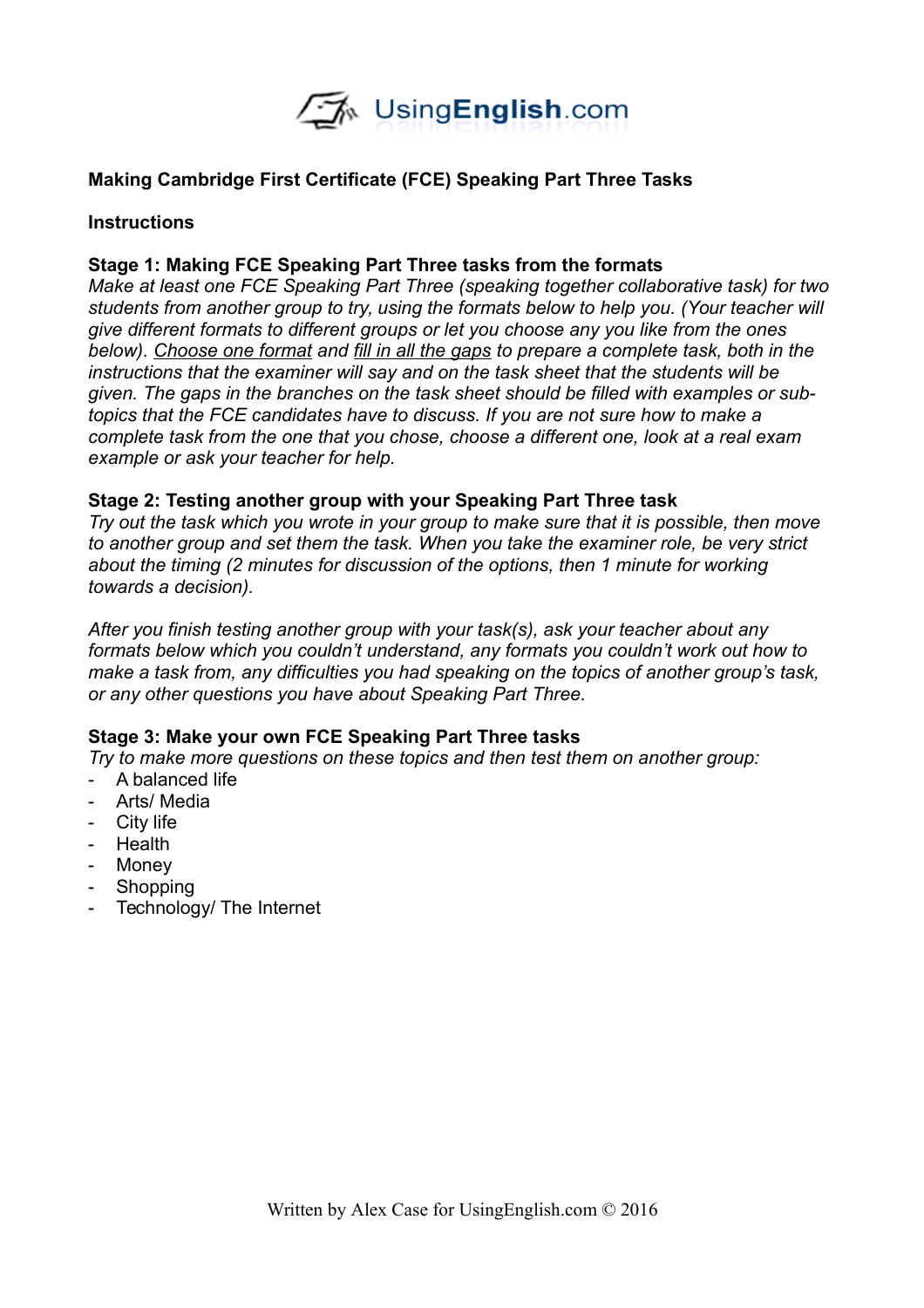

# **Examiner's scripts**

**Format 1** "Now I'd like to talk about something together for about two minutes. Here are some ways that \_\_\_\_\_\_\_\_\_\_\_\_\_\_\_\_\_\_\_\_\_\_\_\_ could \_\_\_\_\_\_\_\_\_\_\_\_\_\_\_\_\_\_\_\_\_\_\_\_\_\_\_\_\_\_\_\_\_\_\_\_\_\_\_ and a question for you to discuss. First you have some time to look at the task."

"Now, talk to each other about whether these are good ways to \_\_\_\_\_\_\_\_\_\_\_\_\_\_\_\_\_\_\_\_\_"

"Now you have about a minute to decide which one/ two

#### **Format 2**

"Now I'd like to talk about something together for about two minutes. Here are some things that people think

\_\_\_\_\_\_\_\_\_\_\_\_\_\_\_\_\_\_\_\_\_\_\_\_\_\_\_\_\_\_\_\_\_\_\_\_\_\_\_\_\_\_\_\_\_\_\_\_\_\_\_\_\_\_\_\_\_\_\_\_\_\_\_\_\_\_\_\_\_\_\_".

----------------------------------------------------------------------------------------------------------------------

and a question for you to discuss. First you have some time to look at the task."

"Now, talk to each other about why people think these things\_\_\_\_\_\_\_\_\_\_\_\_\_\_\_\_\_\_\_\_\_\_\_"

\_\_\_\_\_\_\_\_\_\_\_\_\_\_\_\_\_\_\_\_\_\_\_\_\_\_\_\_\_\_\_\_\_\_\_\_\_\_\_\_\_\_\_\_\_\_\_\_\_\_\_\_\_\_\_\_\_\_\_\_\_\_\_\_\_\_\_\_\_\_\_".

"Now you have about a minute to decide which one/ two

#### ----------------------------------------------------------------------------------------------------------------------

#### **Format 3**

"Now I'd like to talk about something together for about two minutes. I'd like you to imagine that some students are doing a project about

\_\_\_\_\_\_\_\_\_\_\_\_\_\_\_\_\_\_\_\_\_\_\_\_\_\_\_\_\_\_\_\_\_\_\_\_. Here are some ideas that they have had for the project and a question for you to discuss. First you have some time to look at the task."

"Now, talk to each other about whether you think has a good or bad influence on  $\Box$ 

 $\frac{m}{2}$ ----------------------------------------------------------------------------------------------------------------------

"Now you have about a minute to decide which one/ two

#### **Format 4**

"Now I'd like to talk about something together for about two minutes. I'd like you to imagine that that a teacher has asked her students whether it's better to or \_\_\_\_\_\_\_\_\_\_\_\_\_\_\_\_\_\_\_\_\_\_\_\_\_\_\_\_\_\_\_\_. Here are some ideas that they have had for the project and a question for you to discuss. First you have some time to look at the task."

"Now, talk to each other about whether you think it's better to \_\_\_\_\_\_\_\_\_\_\_\_\_\_\_\_\_\_\_\_\_\_\_\_\_\_\_\_\_\_\_ or \_\_\_\_\_\_\_\_\_\_\_\_\_\_\_\_\_\_\_\_\_\_\_\_\_\_\_\_\_\_\_\_\_\_\_\_".

"Now you have about a minute to decide which one/ two

 $\overline{\phantom{a}}$  , and the contract of the contract of the contract of the contract of the contract of the contract of the contract of the contract of the contract of the contract of the contract of the contract of the contrac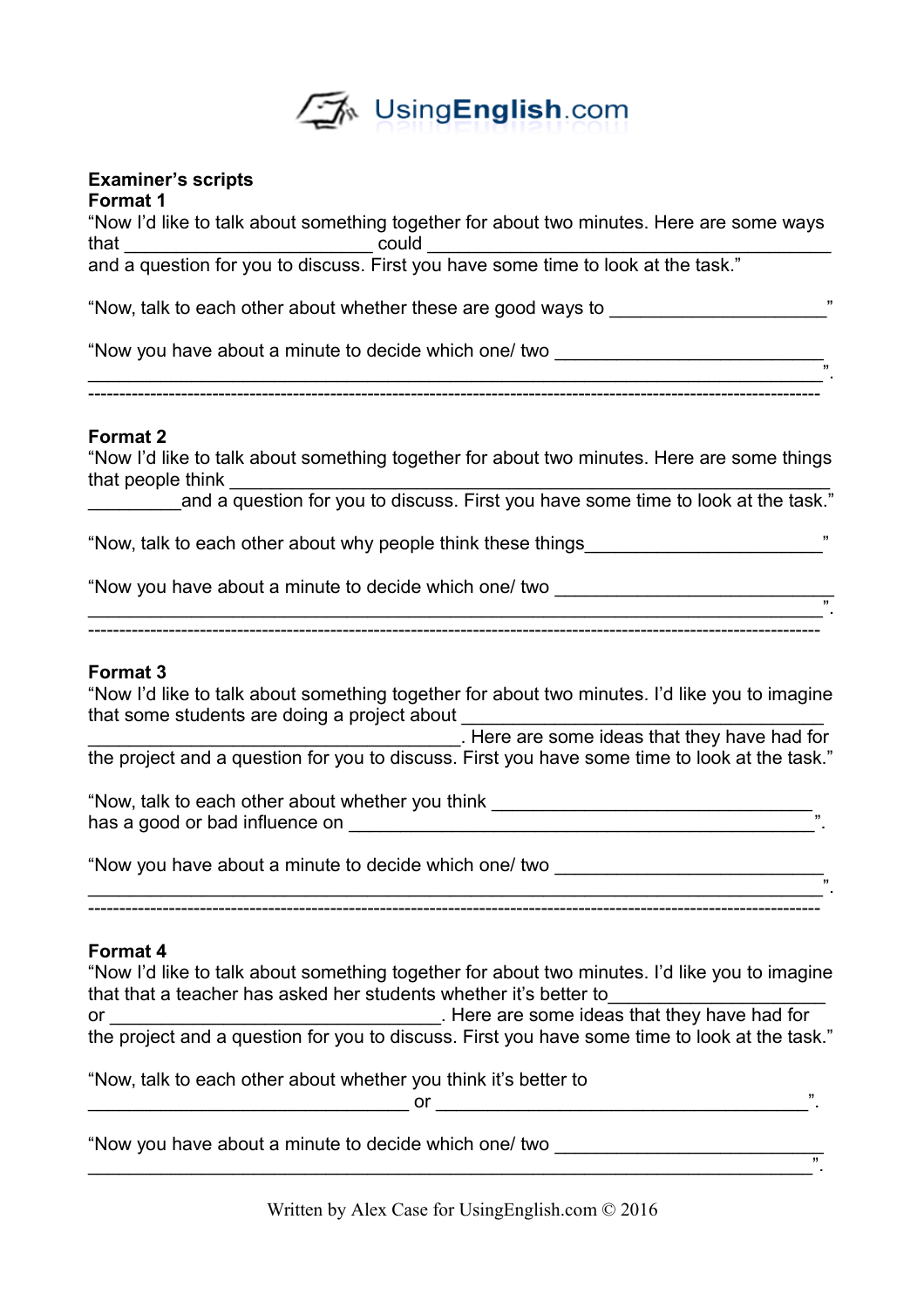

### Make your own FCE Speaking Part Three questions Format 1

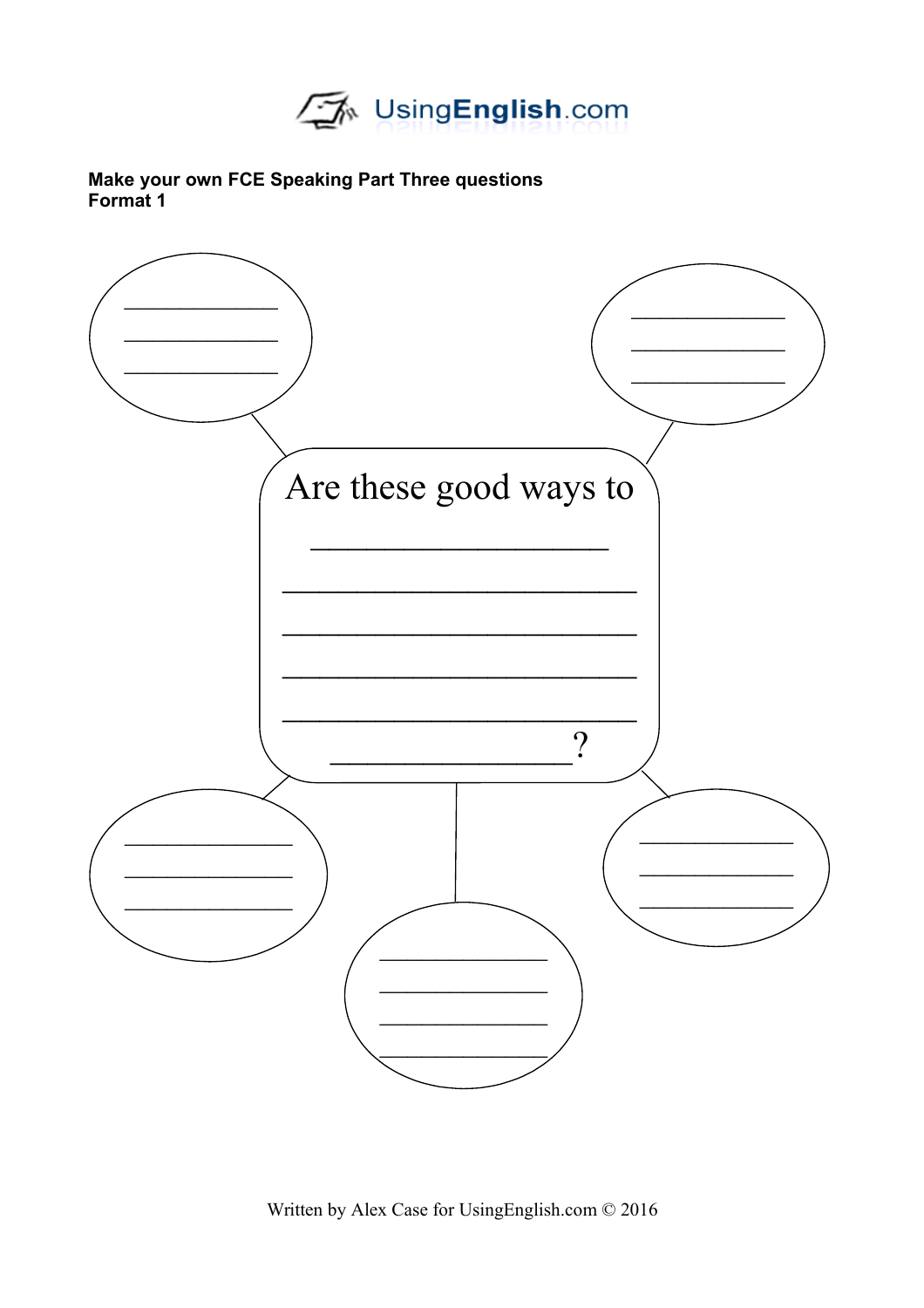UsingEnglish.com

## Format 2

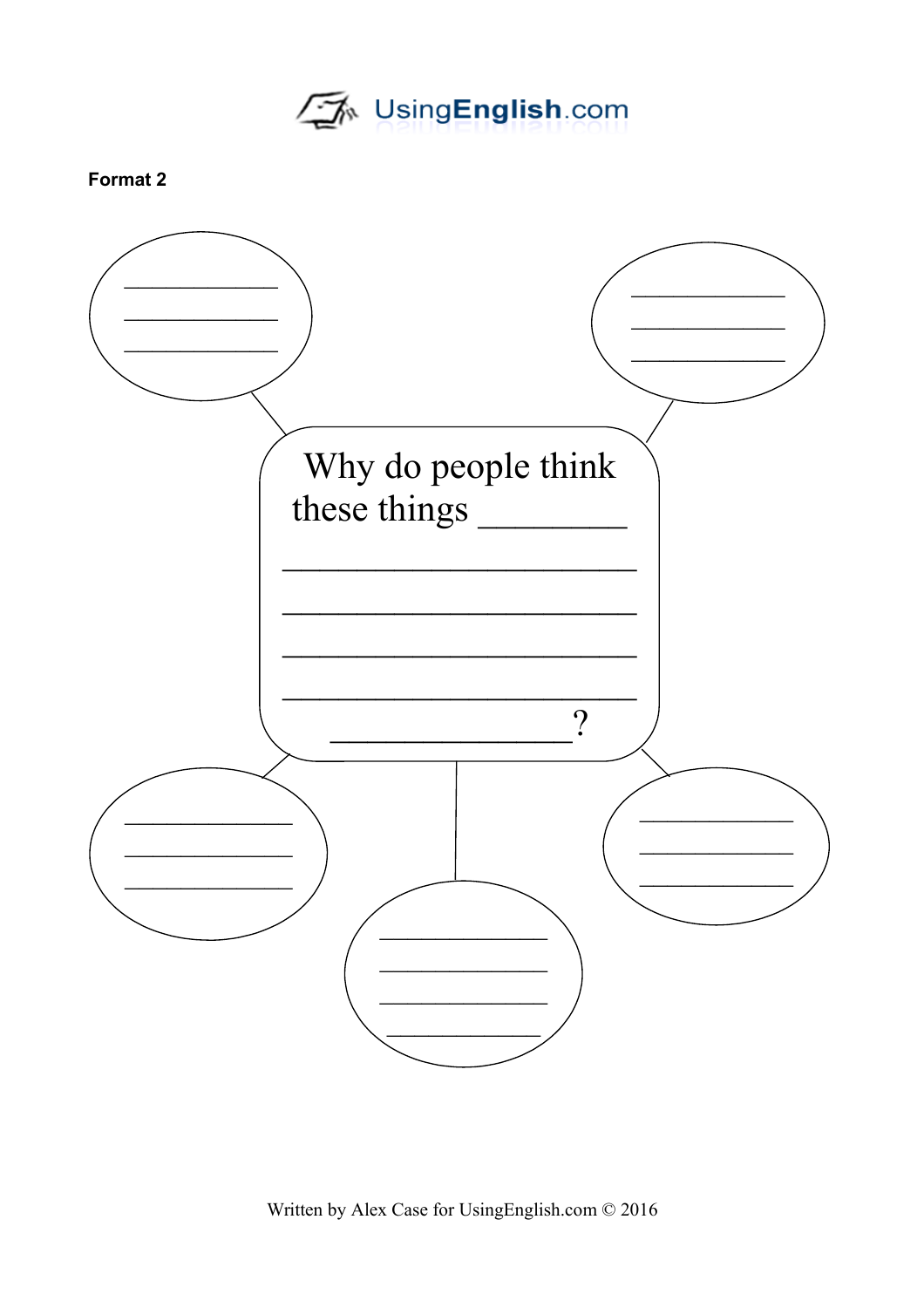UsingEnglish.com

## Format 3